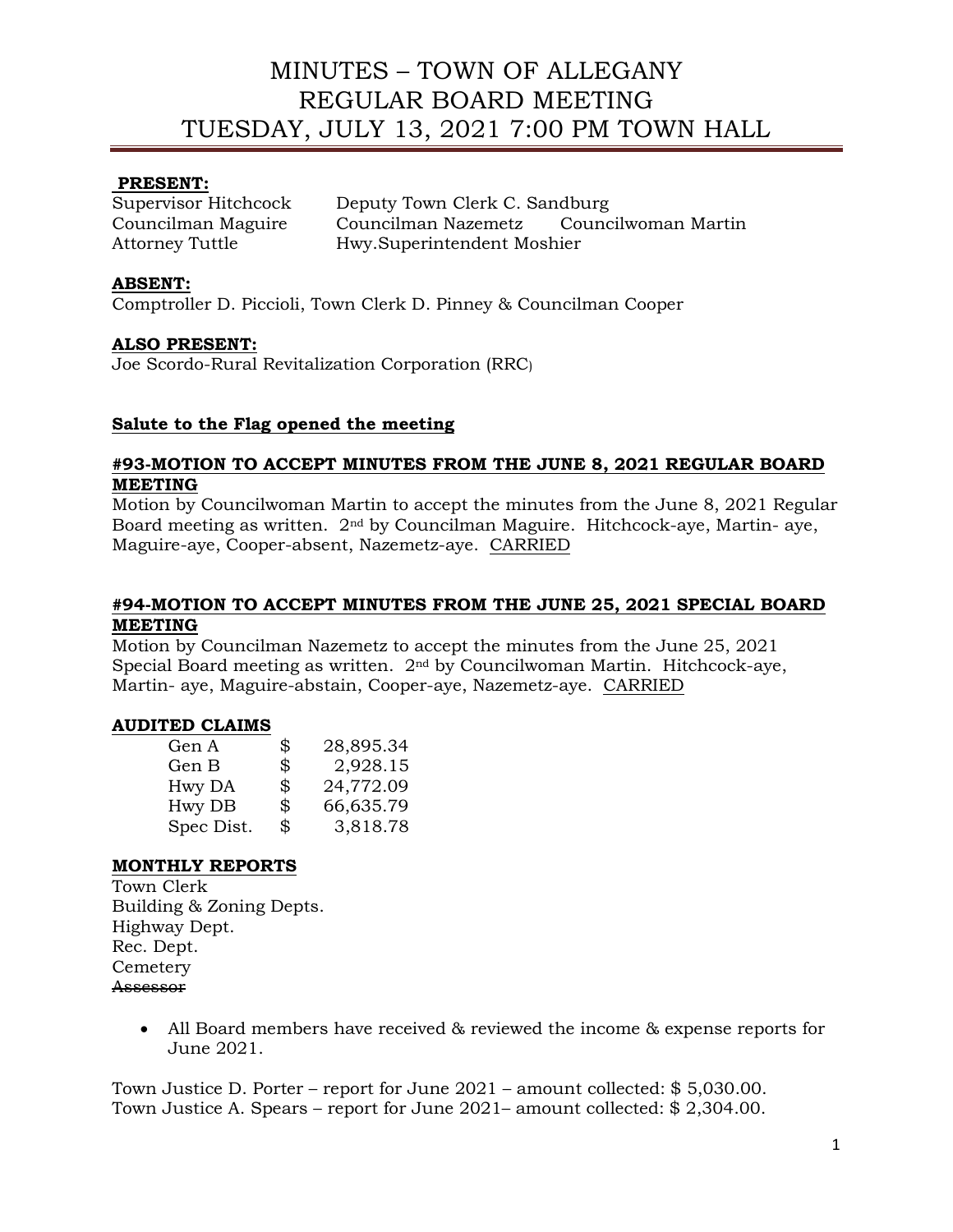# **CORRESPONDENCE**

- 1. GOACC Allegany River Trail Intermunicipal Advisory Committee
- 2. J.S. Whitney Cemetery letter
- 3. Believer's Chapel fireworks application

#### **NEW BUSINESS**

- 1. Rural Revitalization Fair Housing Officer (speaker)
- Joe Scordo-Rural Revitalization Corporation (RRC) spoke at the meeting regarding the Town Hall Renovation as the Fair Housing Officer & left information for the public.
- 2. Accept Resignation of Danielle Nugent, Recreation Leader

#### **#95-MOTION TO ACCEPT THE RESIGNATION OF DANIELLE NUGENT**

Motion by Councilwoman Martin to accept resignation of Danielle Nugent effective 7/23/2021 with regret. 2nd by Councilman Nazemetz. Hitchcock-aye, Martin- aye, Maguire-aye, Cooper- absent, Nazemetz-aye. CARRIED

3. Appoint Karen Wilder, Recreation Leader

#### **#96-MOTION TO APPOINT KAREN WILDER AS RECREATION LEADER.**

Motion by Councilman Nazemetz to appoint Karen Wilder as Recreation Leader effective 7/23/2021 at a rate of \$18.00 hr., up to 30 hrs. per week with a probationary period of 6 mos. 2nd by Councilman Maguire. Hitchcock-aye, Martin- aye, Maguireaye, Cooper- absent, Nazemetz-aye. CARRIED

4. Accept Resignation of Rick Kavanaugh, Planning Board

#### **#97-MOTION TO ACCEPT THE RESIGNATION OF RICK KAVANAUGH**

Motion by Councilman Nazemetz to accept resignation of Rick Kavanaugh effective  $6/10/2021$  with regret. 2<sup>nd</sup> by Councilwoman Martin. Hitchcock-aye, Martin- aye, Maguire-aye, Cooper- absent, Nazemetz-aye. CARRIED

5. Appoint Jason Crisafulli to the Planning Board

#### **#98-MOTION TO APPOINT JASON CRISAFULLI AS PLANNING BOARD MEMBER.**

Motion by Councilman Maguire to appoint Jason Crisafulli as Planning Board Member effective July 12, 2021 thru December 31, 2024 to replace Rick Kavanaugh. 2nd by Councilwoman Martin. Hitchcock-aye, Martin- aye, Maguire-aye, Cooper- absent, Nazemetz-aye. CARRIED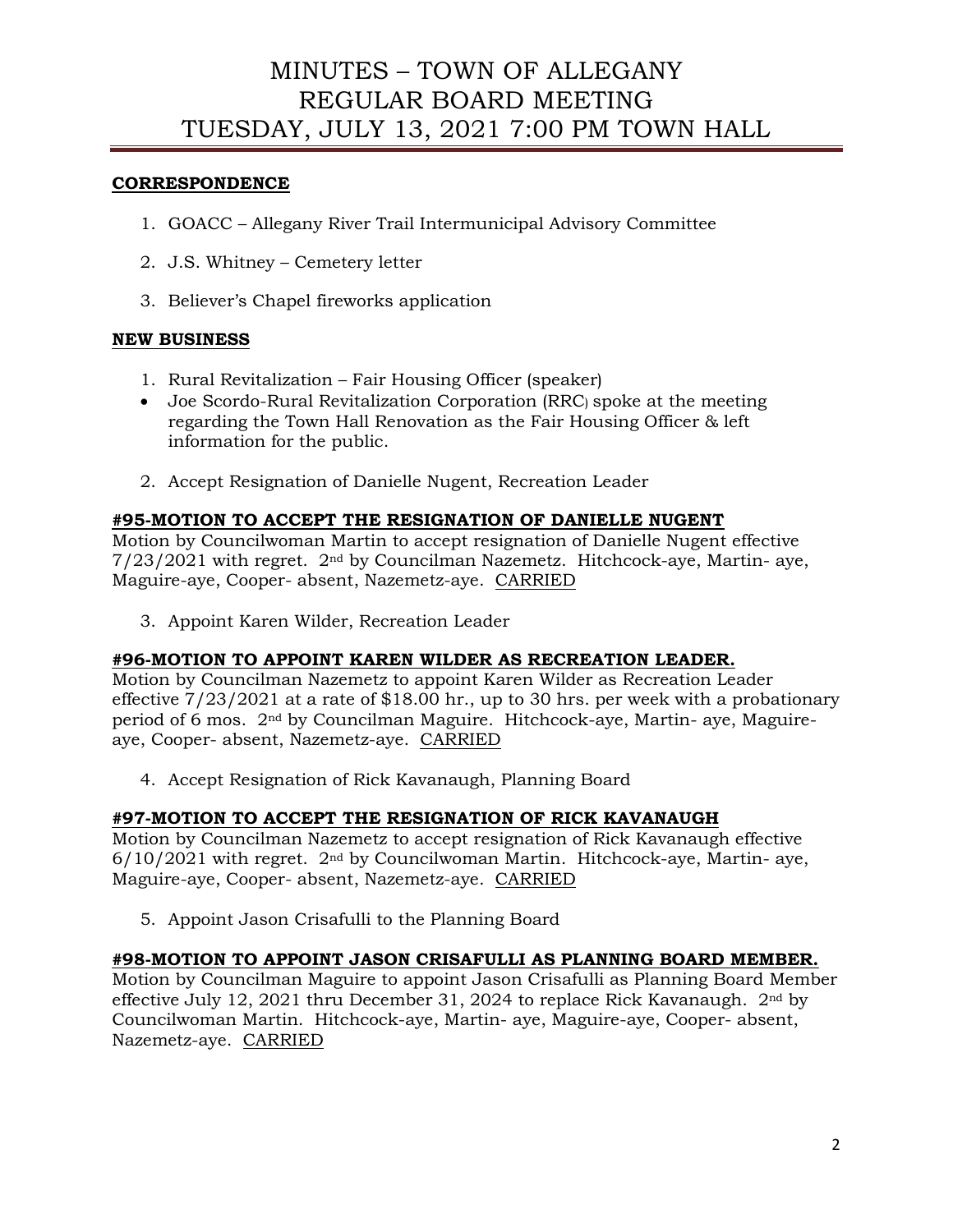6. Appoint Jason Crisafulli as Vice-Chairman of the Planning Board

### **#99-MOTION TO APPOINT JASON CRISAFULLI AS PLANNING BOARD VICE-CHAIRMAN.**

Motion by Councilwoman Martin to appoint Jason Crisafulli as Planning Board Vice-Chairman effective July 12, 2021 thru December 31, 2021.  $2<sup>nd</sup>$  by Councilman Maguire. Hitchcock-aye, Martin- aye, Maguire-aye, Cooper- absent, Nazemetz-aye. CARRIED

7. Accept Resignation of Allyson Krieger, Planning Board

#### **#100-MOTION TO ACCEPT THE RESIGNATION OF ALLYSON KRIEGER**

Motion by Councilman Nazemetz to accept resignation of Allyson Krieger effective 7/12/2021 with regret. 2nd by Councilman Maguire. Hitchcock-aye, Martin- aye, Maguire-aye, Cooper- absent, Nazemetz-aye. CARRIED

8. Appoint Jim Finch to the Planning Board – 2021

# **#101-MOTION TO APPOINT JIM FINCH AS PLANNING BOARD MEMBER.**

Motion by Councilman Maguire to appoint Jim Finch as Planning Board Member effective July 12, 2021 thru December 31, 2021 to replace Allyson Krieger.  $2<sup>nd</sup>$  by Councilwoman Martin. Hitchcock-aye, Martin- aye, Maguire-aye, Cooper- absent, Nazemetz-aye. CARRIED

9. Judge Porter JCAP grant

# **#102-MOTION TO AUTHORIZE THE APPLICATION FOR THE 2020-2021 JCAP GRANT**

Motion by Councilman Nazemetz for the Allegany Town Board to authorize the Allegany Town Court to apply for the JCAP grant in the 2021-2022 grant cycle for up to \$30,000.00. 2nd by Councilwoman Martin. Hitchcock-aye, Martin- aye, Maguireaye, Cooper-absent, Nazemetz-aye. CARRIED

# **OLD BUSINESS**

#### **OTHER BUSINESS**

- 1. Believer's Chapel fireworks discussion
- Outside of acceptable dates for fireworks for NYS
- Neighbors not contacted
- Disturbing to local animals, farm & domestic
- Fire Dept. not contacted as required per Chief Stady
- Complaints from residential neighbors lack of regard for neighbors
- Last year's display well past requested time on permit